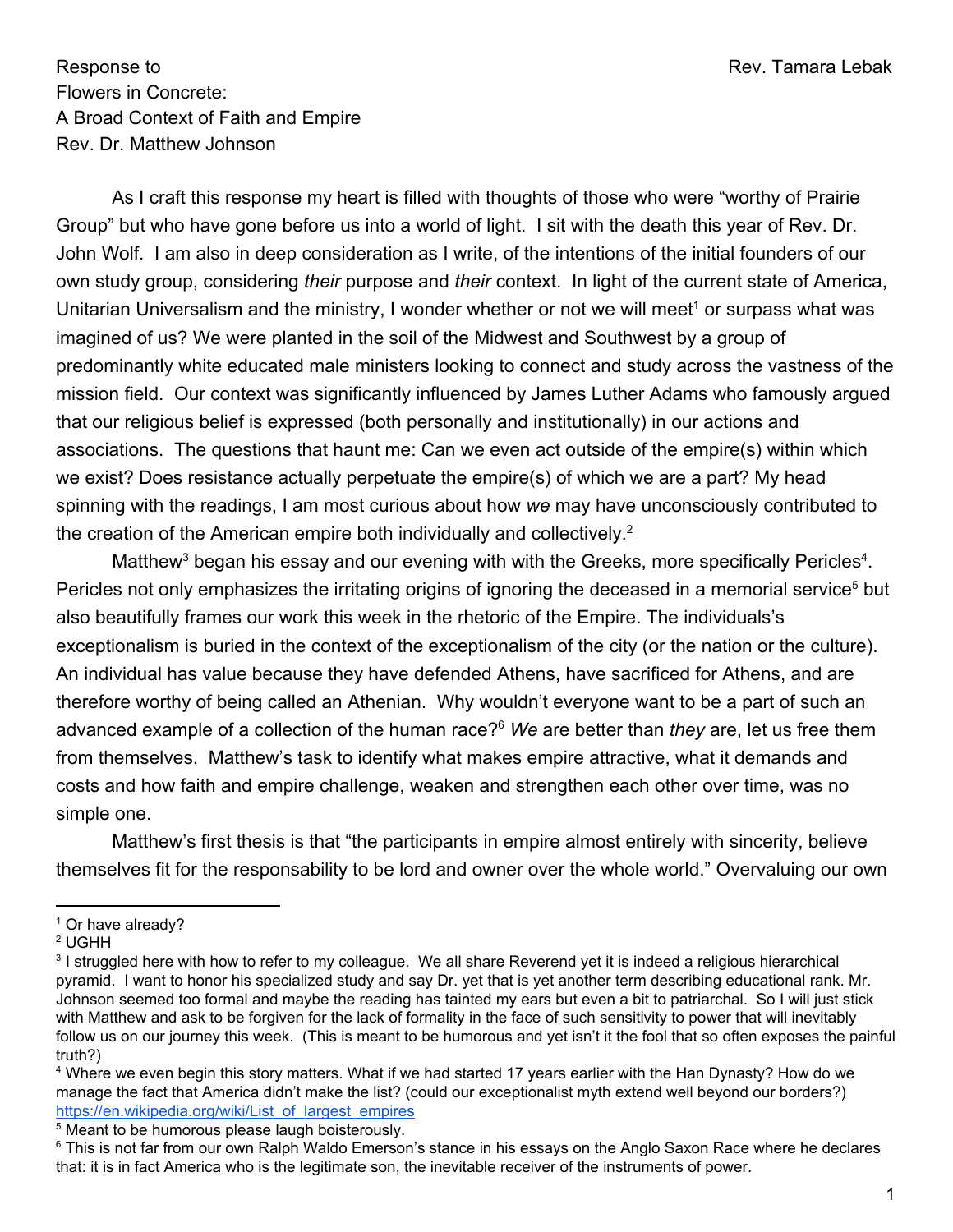culture is in fact the definition of Defense. Empires function from an inherently monocultural perspective. Their worldview can only be seen through their own lenses and their own values. Either in denial, defense, or minimization<sup>7</sup>, they view the world with an extremely limited perspective of their own complexity or the complexity of others. "Our state of denial" regarding America's imperialist history and present is woven into the DNA of our country and its origin myth. When we expose this oversimplified historical narrative as myth, introducing these more complex ideas and motives, those in Denial move to Defense.<sup>8</sup> There becomes an *us* and a *them*. We overvalue the *us* and devalue the *them*. We *civilized* a nation. Barbarians only resist because they are perceived as inferior. Minimization only arrives on the scene when we become skilled at finding the things we have in common with "those Barbarians" from our VERY limited and stereotypical perspective.<sup>9</sup> The *creation* of the empire requires Polarization Defense. The *maintenance* of empire seems to flourish in minimization where those in power believe to unconsciously solve the community's problems from their limited perspective.<sup>10</sup>

Matthew later argues that minimization *from an elitist place in the pyramid scheme* is in our DNA as Unitarian Universalists. Of the nearly 200 UU IDI's that I have administered the bulk of those have returned in Minimization with a trailing orientation in Defense. This means that there are certain times, topics, and experiences that pull us back into Defense. I would argue that Matthew's description of *our elitist place in the pyramid* is one of those topics that pull us back into Defense (especially regarding wealth and intellect). It is Defense (and not Minimization) because it overvalues *us*. Interestingly, the data we have regarding cultural competence in over 30 countries (and in 17 languages) shows a bell curve in which the majority of people are in minimization (even UU's). However all of the countries tested were not in civil unrest, were not at war, and were experiencing an already minimized version of their country's culture (where violence is likely less explicit and oppression is couched in systems).

Using America as my primary example, I would argue that we don't explicitly have to believe ourselves to be (or desire to be) "the lord and owner over the world" to wield our power *like* an Empire (or an out of control garden hose). Well intended people with *legitimate* concern from their limited perspective can create (or perpetuate) an empire. The empire need not even have a awareness of the complexity of American exceptionalism or consider themselves to be superior to have a significantly negative impact. It appears that we have managed to replicate our British Empire DNA with one particular genetic adaptation: the center of power lies not with a single individual and that individual's directive to colonize. We have no defined emperor per se. We are instead a Republic (not a democracy), functioning with 3 branches of government and a constitution (that claims to have been designed to protect the minority from a founding father's limited white, male, landowner perspective.) Further, in our increased diversification and specialization, we have given our power

<sup>7</sup> Developmental Model of Intercultural Sensitivity Bennett, Milton, Hammer Mitch <sup>8</sup> Ibid.

<sup>9</sup> This would be the time when many might say they have a Barbarian friend (minimizing heir definition of friend and discount power dynamics) a Barbarian who works for me, works in the cubicle next to me, who goes to my church.  $10$  Temporary dismantling of an empire might occur if we are thrown back into Polarization and demonize the empire itself. This is how we simply perpetuate the empire building process replacing one for another.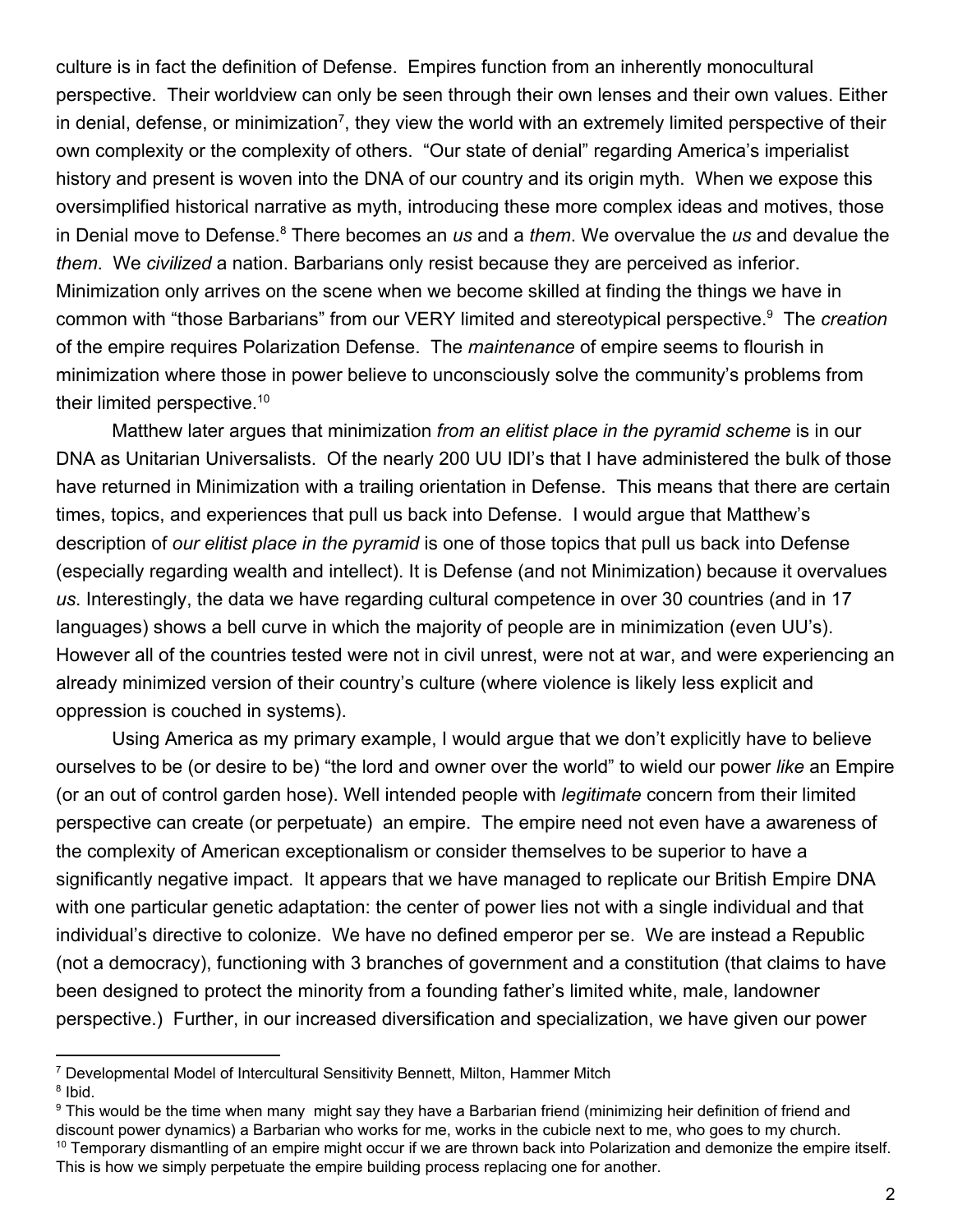away to groups of systems (made up of individuals who perpetuate those systems of which they are a part, ironically in the name of self preservation, not necessarily in the conscious name of the Empire). Most of us cannot survive without participation in these systems.<sup>11</sup> We cannot completely remove ourselves from these systems without utter isolation.<sup>12</sup>

America seems to be a collection of empires all under the same roof. And regardless of their intention at their origin, all of these empires directly connect to an individual's basic needs: food, healing, peace, education (who has access to what resources, who defines our narrative, how research is funded), city structures (from plumbing to sewage, roads, to trash pickup). Who is responsible for the values of these empires? For their impact? No one seems to be and we all are. The asleep are as guilty as the awake. The dominant consideration of the empire seems only to be its survival. We are a product of the systems of which we are a part, including the many empires which make up this country, that minimize the problems and the solutions to the detriment of the complexity of the people involved (even as they "help people" with their problems or work to meet their needs.)<sup>13</sup>

Matthew's second claim is that "in the seeds of the logic of empire are also the plant whose oxygen might give us life." Matthew reminds us that empire takes on a quality of divinity and describes it as "a sacrament, a visible manifestation of the holy in the world." I would argue that empire is not a sacrament but a man made and ever insufficient idol masquerading as God. This is why its logic will always become its downfall. It is this idolatry that we are warned of so often in Hebrew and Christian Scriptures. The holy does encompass freedom and peace but the holy can not be the state, or the nation, or the empire. We create constructs of right and wrong to serve our purposes. God does not choose sides. Someone will always come to "present a more living vision of the empire's expression of divinity" because it will eternally be insufficient. And to continue with my cultural competence frame, the empire requires assimilation and not adaptation. In adaptation, we see value in difference. The needs of the other are not merely defined by us and considered by us. People come together and seek to understand, frame-shift and modify behavior. There is an appreciation of and addressing of power imbalances. Empires require assimilation not adaptation. We lose voice and soul. What matters to us has no place for expression or acknowledgement. Empires will forever be exposed not only because of their poor logic "we must destroy the village to save it" but also because the God with whom the empire aligns will always be too small.

Does the allergy to Christian language in many of our members and sometimes us serve our desire to dismantle the empire? I would argue that acts of social justice that continue to minimize certain groups actually perpetuate the very thing we are trying to eliminate. Christians minimize the gospel. UU's minimize Christianity. As a Christian Universalist I am trying to hold the complexity of both Christianity and Universalism by examining the complexity of my understanding of the gospel and therefore adding another voice to the conversation. How do we move those in polarization along the continuum? Help them to see what they have in common with their polar opposites. UU's are

<sup>11</sup> I.e. the economy broadly, Health Care, the Justice System, Education, The Oil Industry, Industrialized Food, Electricity, even the Credit Bureau. GIving up Amazon, gas powered cars, recycling and putting in Solar panels will not save us.  $12$  It may not even be possible.

 $13$  And those problems are mostly perpetuated by the empire itself.